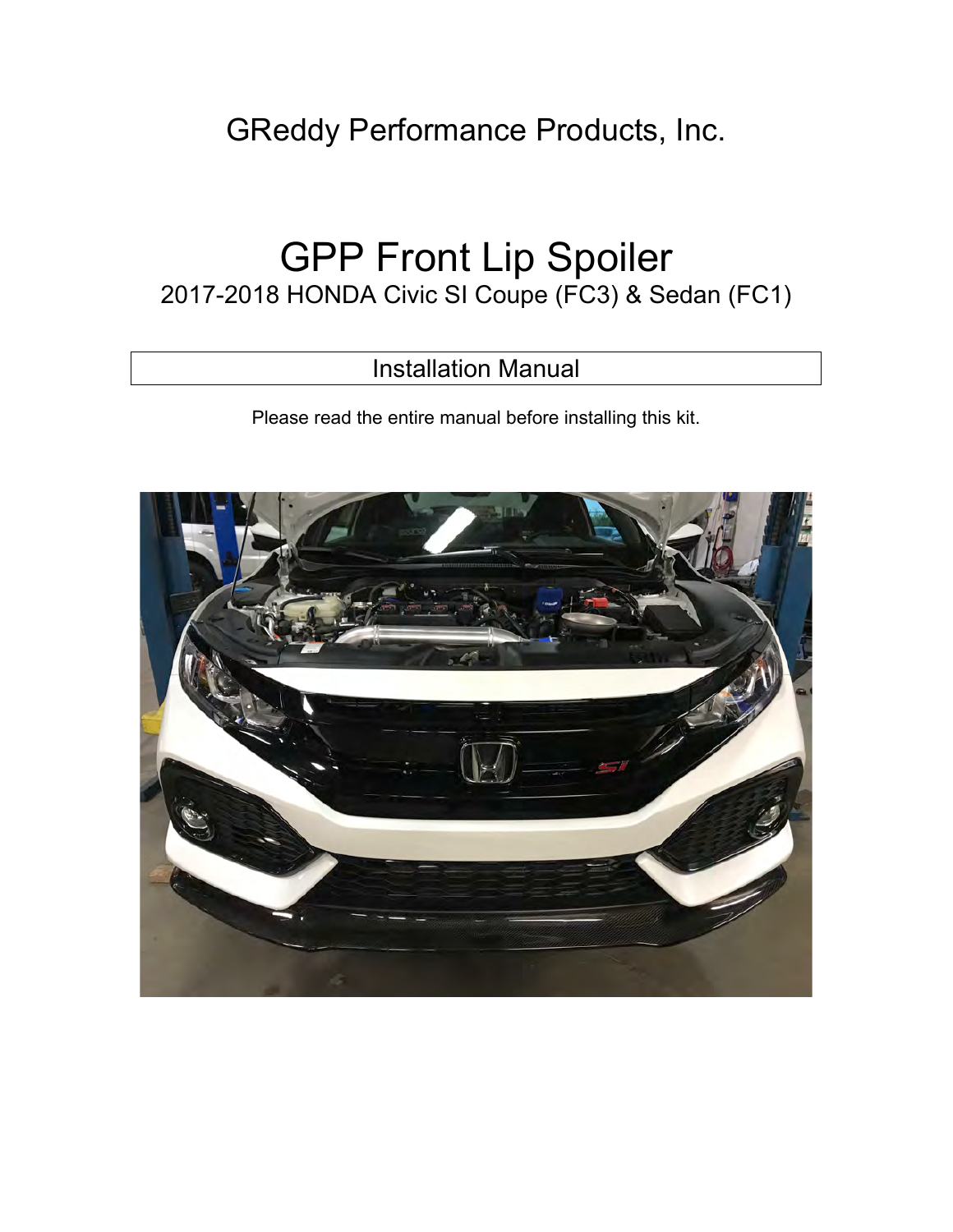#### **Parts List**

| 1. GPP Front Lip Spoiler (Carbon / FRP)    |    |
|--------------------------------------------|----|
| 2. Self tapping screws                     | 15 |
| 3. M5 x 1.0 15mm bolt with nut and washers | 15 |

#### **TOOL NEEDED**

- Philips screwdriver
- 5mm drill bit with power drill
- 8mm wrench and socket wrench

### **INSTALLATION**

Caution: When removing stock parts, make sure you read the factory repair manual for proper procedures.

- 1. Remove the factory front bumper
- 2. Test fit the front lip spoiler to the factory bumper.
- 3. Line up the lip so that the both ends are aligned with the bottom corner edge of the factory bumper.

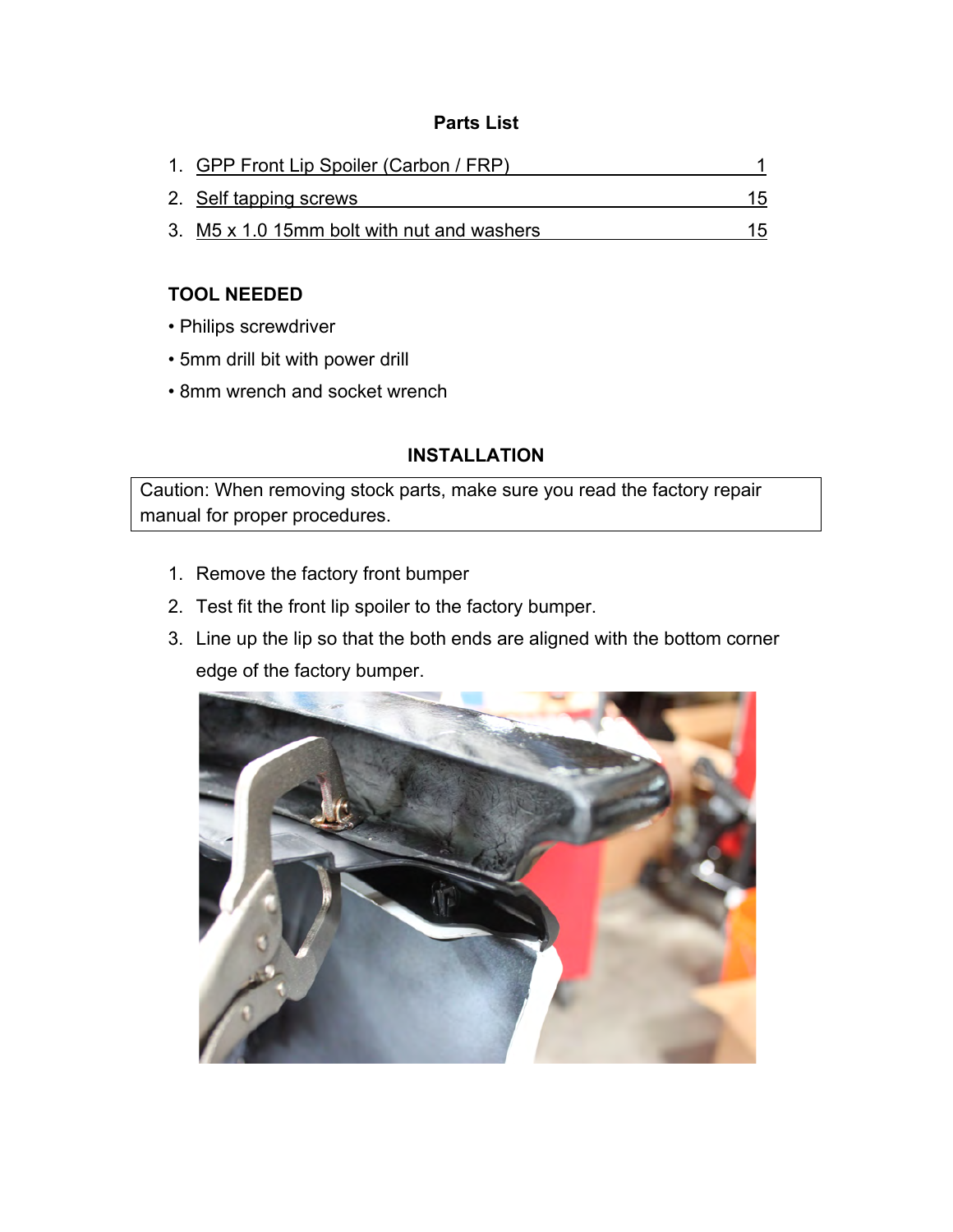4. By using the provided self-tapping screws, secure the back corner of each end first and work your way forward.



5. Once all the screws are in, remove the lip once. Drill out the holes that were made by the self-tapping screws with 5mm bit.

![](_page_2_Picture_3.jpeg)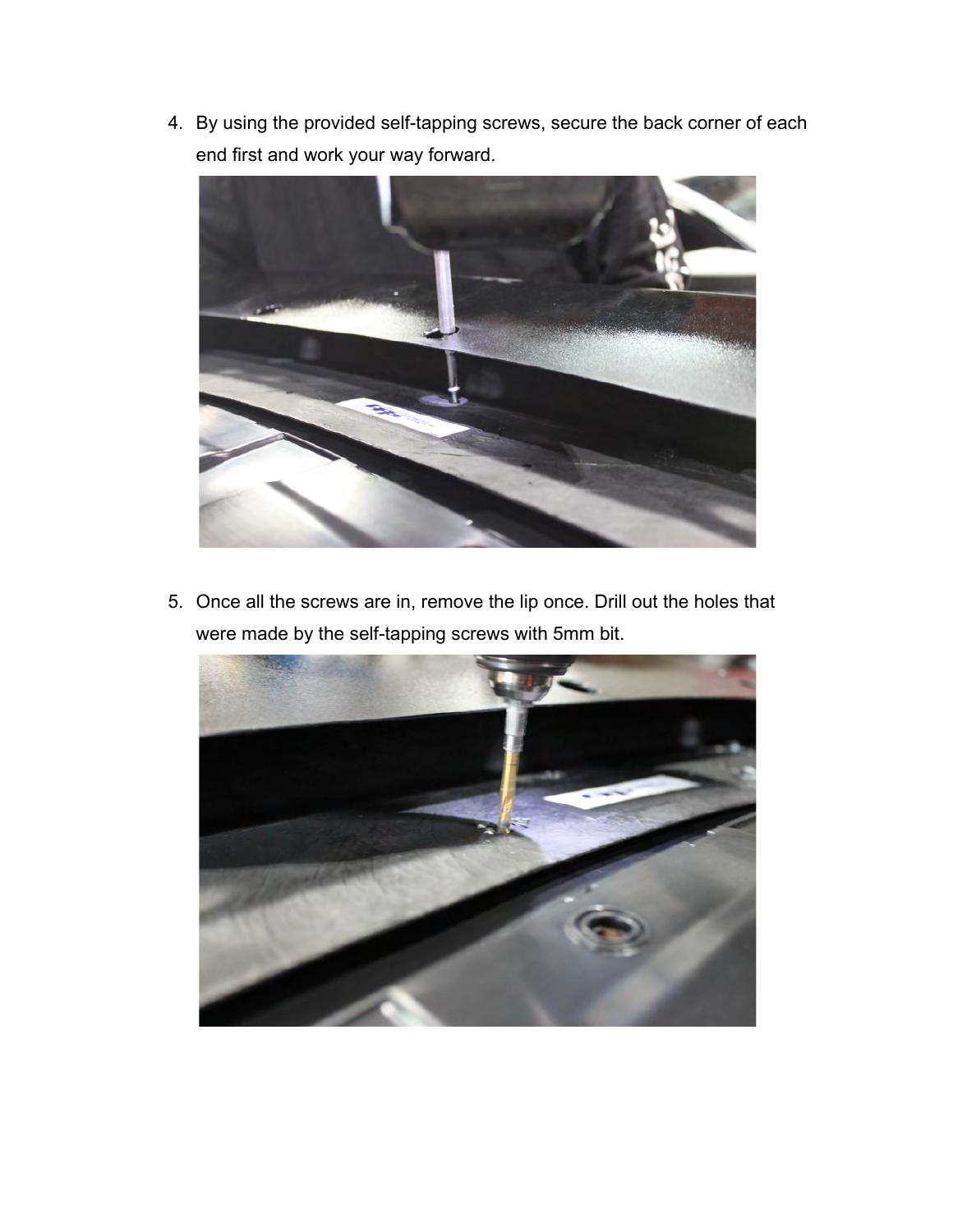6. Secure the lip spoiler with provided 5mm bolts and nuts. Push the bolts through the bumper with washer and use the nuts on the bottom side of the lip spoiler.

![](_page_3_Picture_1.jpeg)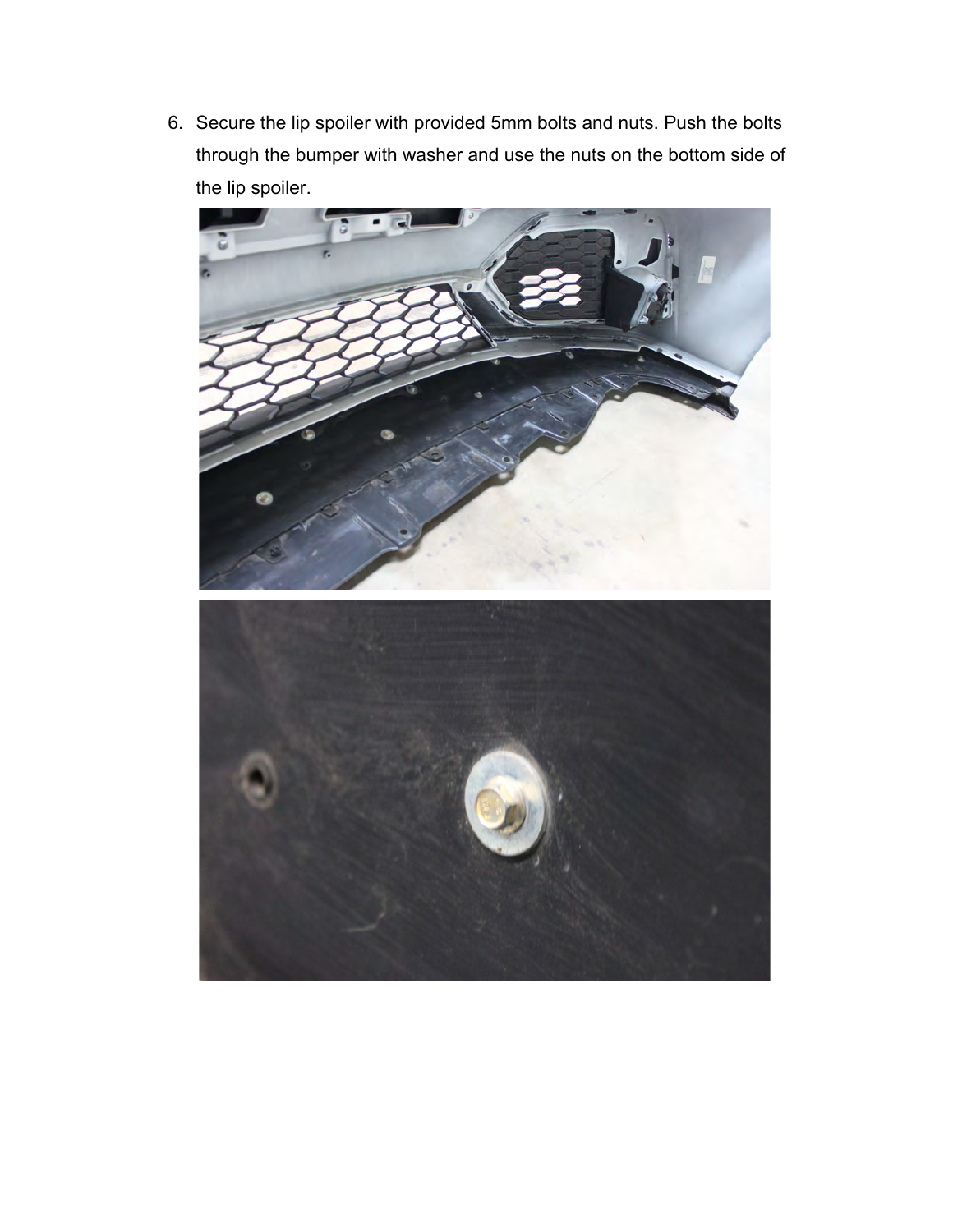7. Finally reinstall bumper with lip. Then install provided emblem

![](_page_4_Picture_1.jpeg)

![](_page_4_Picture_2.jpeg)